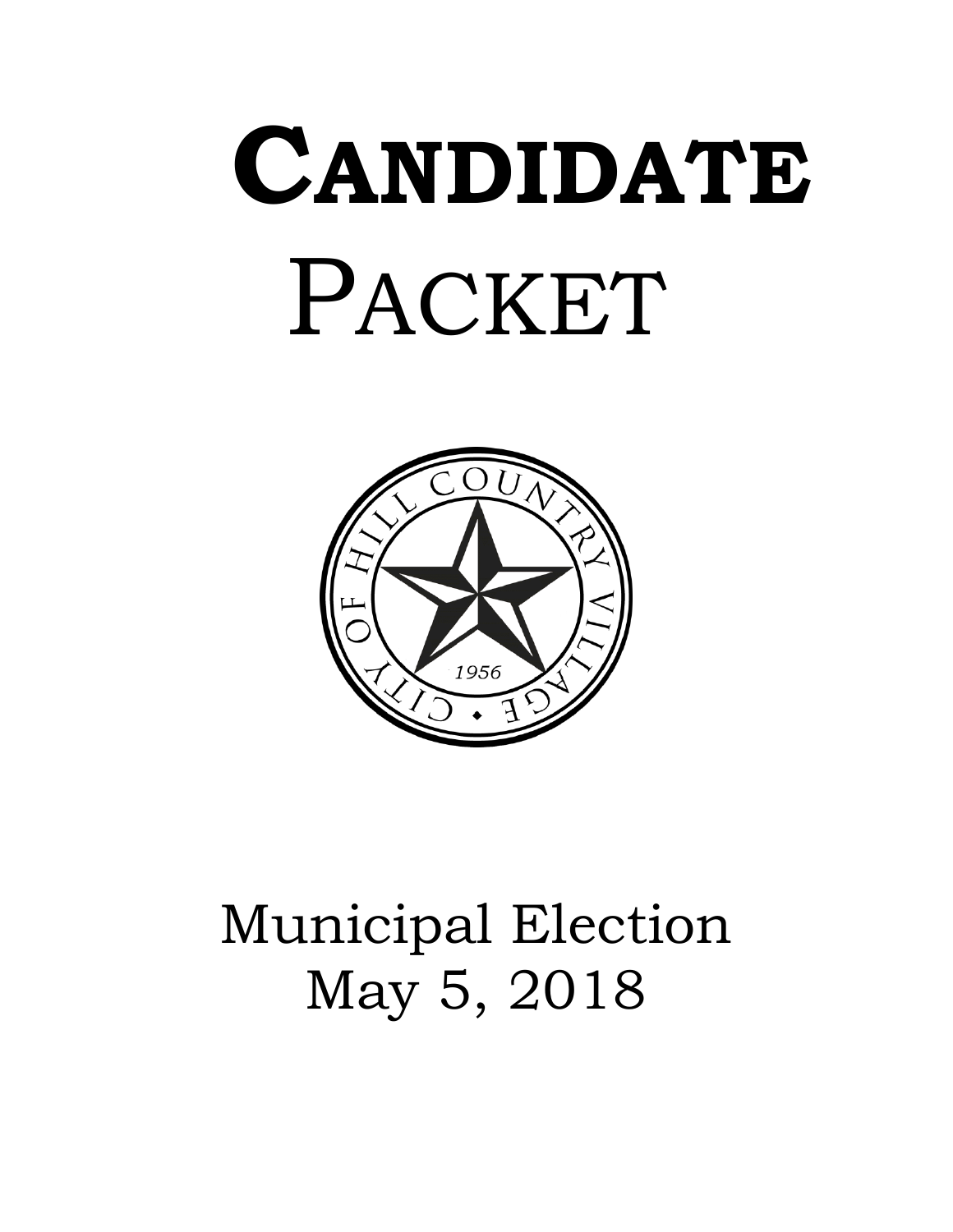

**CITY OF HILL COUNTRY VILLAGE 116 ASPEN LANE • SAN ANTONIO • TEXAS • 78232 PHONE** (210) 494-3671 **• FAX** (210) 490-8645 **• WEB** www.hcv.org

January 17, 2018

Dear Potential Candidate:

Hill Country Village will conduct its election to elect persons for the City Council places of Place 2, Place 3, Place 4 and Mayor on Saturday, May 5, 2018. All positions are elected at-large. This letter includes important dates and requirements of the state as well as a list of included documents.

**Election Day** is Saturday, May 5, 2018. Polls are open 7 a.m. to 7 p.m.

# **Filing for a Place on the City of Hill Country Village General Election Ballot**

**The first filing date is Wednesday, January 17, 2018. The last day to file for office is Friday, February 16, 2018 at 5 p.m.** The form must be notarized and that can be done at City Hall. All candidate filings will be at Hill Country Village City Hall.

# **Early Voting**

Early voting begins Monday, April 23, 2018 and ends Tuesday, May 1, 2018. Early voting will be at all Bexar County early voting locations. Early voting times will be as follows:

| Open        | <b>Close</b> |
|-------------|--------------|
|             |              |
|             | $6:00$ p.m.  |
| 8:00 a.m.   | $6:00$ p.m.  |
| 8:00 a.m.   | 6:00 p.m.    |
| 8:00 a.m.   | $6:00$ p.m.  |
| 8:00 a.m.   | $6:00$ p.m.  |
| 10:00 a.m.  | $6:00$ p.m.  |
| 8:00 a.m.   | 8:00 p.m.    |
| $8:00$ a.m. | 8:00 p.m.    |
|             | $8:00$ a.m.  |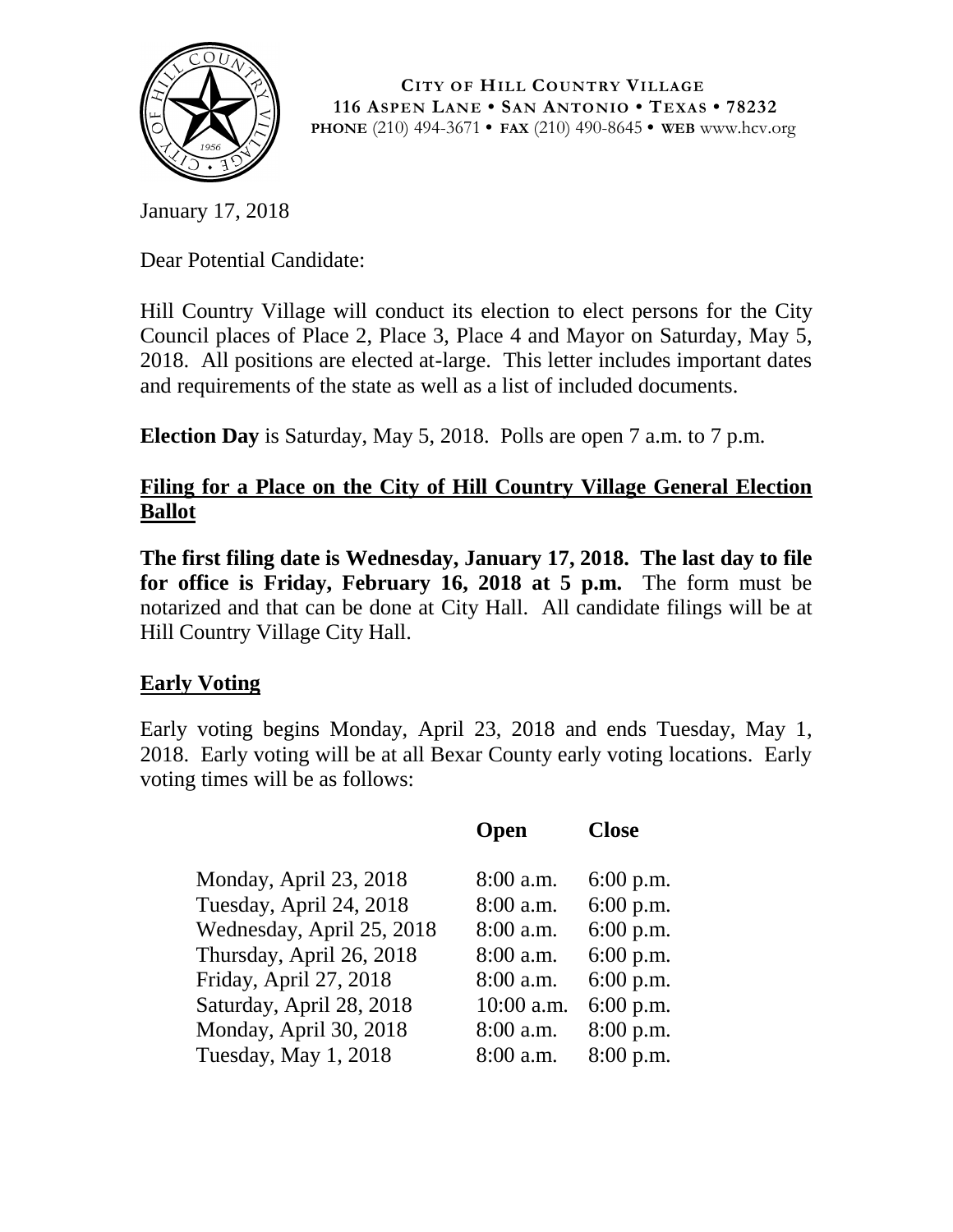Since Bexar County is running the election, Hill Country Village residents may vote early at any early voting site in Bexar County.

*Election Day Voting will be held at City Hall.* Election results will be posted at City Hall, on the City's website, [www.hcv.org,](http://www.hcv.org/) and the Bexar County website, [www.bexar.org.](http://www.bexar.org/)

#### **Campaign Signs**

In general, you may place a sign in the City right-of-way in front of a *residential* property with the permission of the adjacent property owner. Signs may not be placed on telephone poles, trees, any property belonging to the City, and street signs; the sign may not interfere with the safe operation of a motor vehicle (i.e. around an intersection). Political signs shall not be erected more than 30 days prior to the election (April 5, 2018) and shall be removed no later than five days after the election (May 10, 2018).

City Staff has been instructed to remove all signs placed on the City Hall property, City-owned properties which front W. Bitters Road between South Tower and Winding Way, as well as the "circle" property on the northern end of Tower Drive, the "triangle" property at the northern intersection of Hill Country Lane and Tower Drive, along the side right-of-way and median of Estate Lane, and the Entry Sign median and right-of-way on Winding Way. The City is aware that the "circle" and "triangle" have been traditional locations to place signs during election time; however, the City's sign ordinance will be enforced equally and fairly. Campaign signs on city properties, the "circle," "triangle," Estate Lane, and Entry Sign areas will be removed.

Additionally, certain state requirements are required on political signs. A document from the Secretary of State's office is enclosed describing these requirements.

Canvassing of the election will be held sometime after May 8<sup>th</sup>. The City has not set the time and date as of this writing.

#### **Documents Enclosed**

A summary of the included documents is as follows: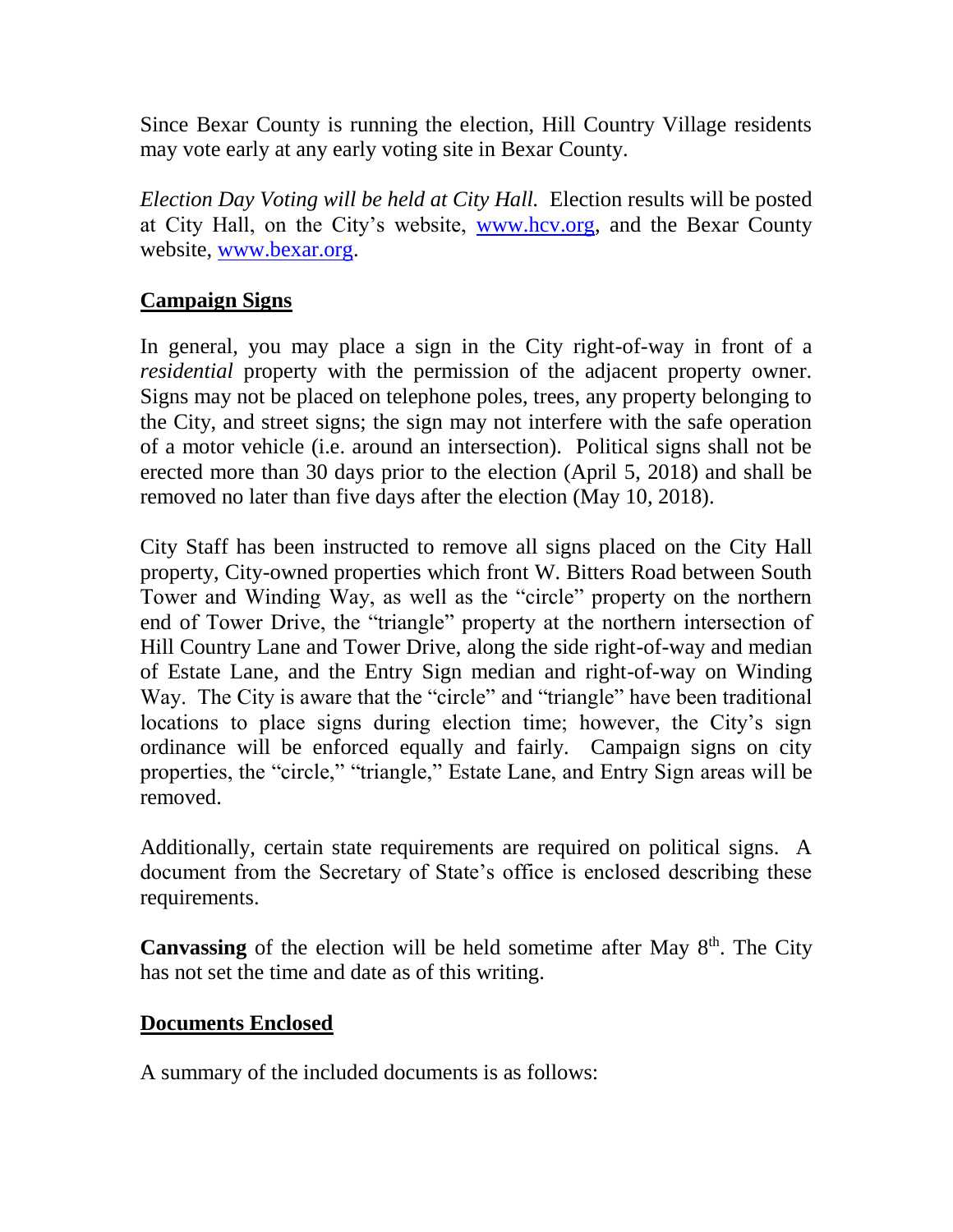- 1. Candidate Election Calendar
- 2. Candidate Qualifications List
- 3. Application for Place on Ballot Form
- 4. Code of Fair Campaign Practices and Fair Campaign Practices Act

5. Appointment of Campaign Treasurer by Candidate Guide, Forms, Nepotism Law

- 6. 2018 Filing Schedule
- 7. Candidate/Officeholder Campaign Finance Report Guide, Forms
- 8. Political Sign Regulations: City Code and Texas Ethics Commission Political Advertising Guide
- 9. Texas Election Code Title 15, Regulating Political Funds and Campaigns
- 10.Local Government Officer Conflicts Disclosure Statement and Conflict of Interest Questionnaire

Election documents are public records and are open for inspection by any person. Questions regarding the Texas Election Code may be directed to the Secretary of State at toll free number 1-800-252-8683, or [www.elections@sos.state.tx.us.](http://www.elections@sos.state.tx.us) Campaign expenditure questions should be directed to the Texas Ethics Commission at toll free number 1-800-325- 8506, or [www.ethics.state.tx.us.](http://www.ethics.state.tx.us/) All completed forms will be filed with the City Administrator unless noted.

#### **City Governance**

The City operates as a Type A General Law City. General Law cities may only do that which the state permits. Most of the governing structure for Hill Country Village can be found in the Local Government Code.

Local Government Code Chapter 22 establishes the Aldermanic form of Government in Type A General Law Municipalities. The Mayor and Council Members serve two-year terms and are not subject to term limits. Candidates for office are elected on a plurality vote. Type A General Law Municipalities has one Mayor and five Aldermen (Council Members). All Hill Country Village elected officials are elected at-large.

The City's website has many items of interest including departmental functions and descriptions, agendas and minutes, as well as election information such as how to request a ballot by mail.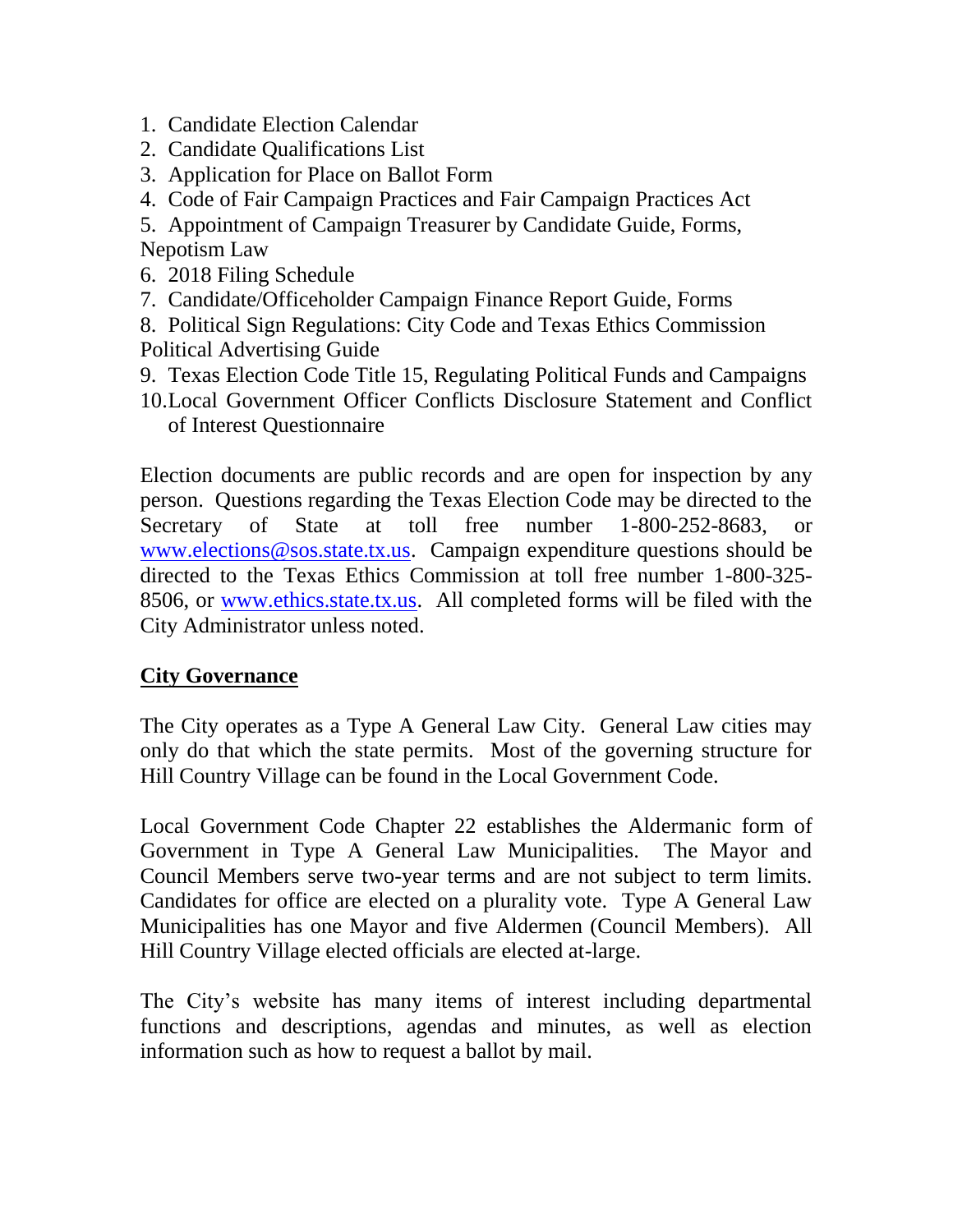#### **Open Meetings Act**

The Texas Open Meetings Act governs all meetings of the City Council, the Zoning Commission, Board of Adjustment, Business District Construction Review Board, and their committees. The public's right to know of deliberations and decisions is the overarching thrust behind the Open Meetings Act.

Though there are many rules you will become familiar with if elected, you will find one of the most restricting elements to the office is that you will not be able to have discussions with more than one member of the Council or the Mayor outside of a meeting. This includes telephone and e-mail communications.

As of January 1, 2006, all newly elected officials must complete Open Meetings Act training, a one-hour video, within 90 days of taking office. A certificate will be issued indicating course completion. The certificate must be on file at City Hall.

#### **Conclusion**

I appreciate your interest in municipal government and trust this period will be a positive and exciting experience for you and your supporters. Please call me if you have any questions.

Sincerely,

Frank MmJ

Frank Morales City Administrator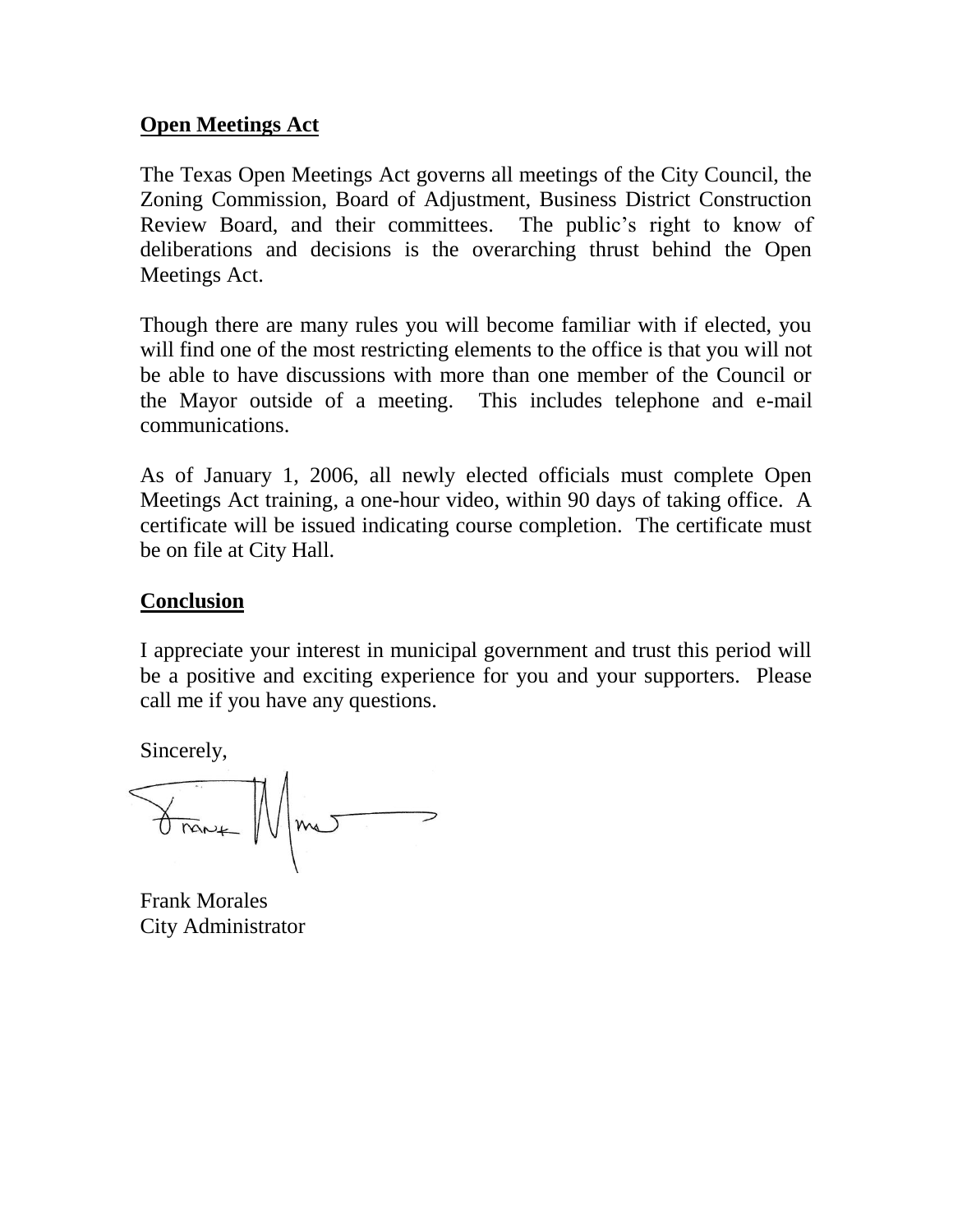#### **1. Election Calendar 2018**

| <b>Wednesday, January 17</b> | Candidate packets available                                                                                                                                                                                     |
|------------------------------|-----------------------------------------------------------------------------------------------------------------------------------------------------------------------------------------------------------------|
| <b>Wednesday, January 17</b> | First day to file for office at City Hall at 8<br>a.m.                                                                                                                                                          |
| <b>Friday, February 16</b>   | Last day to file for office at City Hall by 5<br>p.m.                                                                                                                                                           |
| <b>Tuesday, February 20</b>  | Last day and time to declare write-in<br>candidate by 5 p.m.                                                                                                                                                    |
| <b>Friday, February 23</b>   | Last day to withdraw as a candidate by 5<br>p.m.                                                                                                                                                                |
| <b>Monday, February 26</b>   | Drawing for order of names on ballot-<br>exact time TBD and posted                                                                                                                                              |
| T.B.D.                       | <b>Homeowners Association "Meet the</b><br>Candidates Night" at 7 p.m. * TBD                                                                                                                                    |
| Thursday, April 5            | <b>First campaign contribution/expenditure</b><br>report due by 5 p.m.                                                                                                                                          |
| <b>Friday, April 27</b>      | <b>Second campaign</b><br>contribution/expenditure report due by 5<br>p.m.                                                                                                                                      |
| Monday, April 23 at 8 a.m.   | <b>Early Voting begins during normal</b><br>business hours (Monday through Friday,<br>8 a.m. to 6 p.m.; Saturday 10 a.m. to 6<br>p.m.) extended hours Monday, April 30<br>and Tuesday, May 1 (8 a.m. to 8 p.m.) |
| <b>Tuesday, May 1</b>        | <b>Last day of Early Voting</b>                                                                                                                                                                                 |
| Saturday, May 5              | Election Day 7:00 a.m. To 7:00 p.m. at<br><b>City Hall</b>                                                                                                                                                      |
| <b>May 8 - 16</b>            | <b>Canvass of election-Times and Dates TBD</b><br>and posted                                                                                                                                                    |

\*The City of Hill Country Village does not sponsor the Hill Country Village Homeowners Association "Meet the Candidates Night". References contained in this packet are strictly for informational purposes only.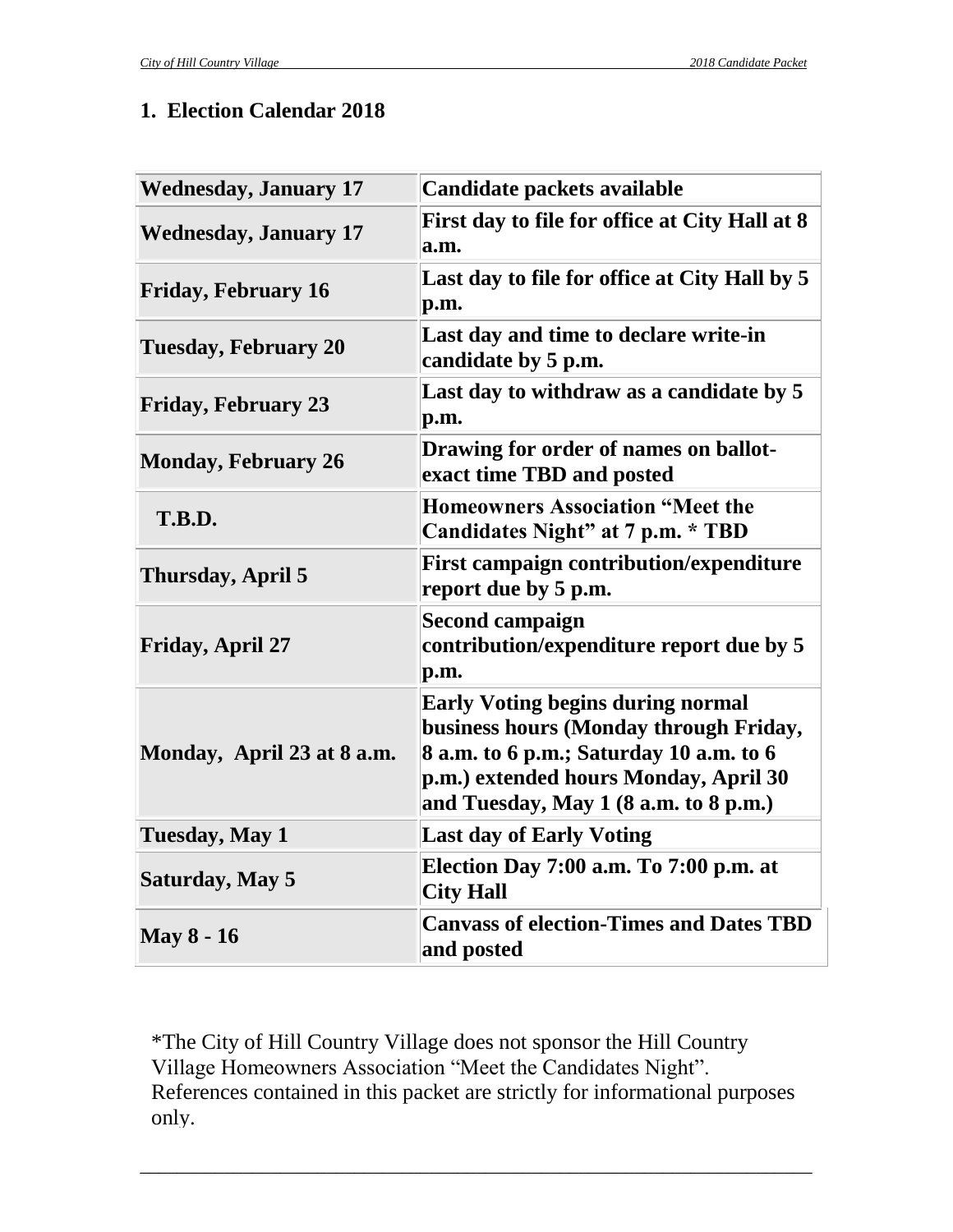# **2. Candidate Qualifications**

Be a United States citizen [\(Texas Election Code\)](http://www.ethics.state.tx.us/statutes/t15.htm)

Be 18 years of age or older on the first day of the term to be filled at the election or on the date of appointment, as applicable

Not been determined mentally incompetent by a final judgment of a court (Texas Election Code)

Not been finally convicted of a felony from which not pardoned. (Texas Election Code)

Must be a registered voter at the time of the election (not required at time of filing)

Mayor residency requirements -- 1 year in state prior to the filing deadline; 1 year in city prior to Election Day

Council Member residency requirements -- 1 year in state prior to filing deadline; 6 months in the city (or ward) prior to filing deadline (Texas Elec. Code, Section 141.001(a); Brown v. Patterson, 609 SW 2nd 287)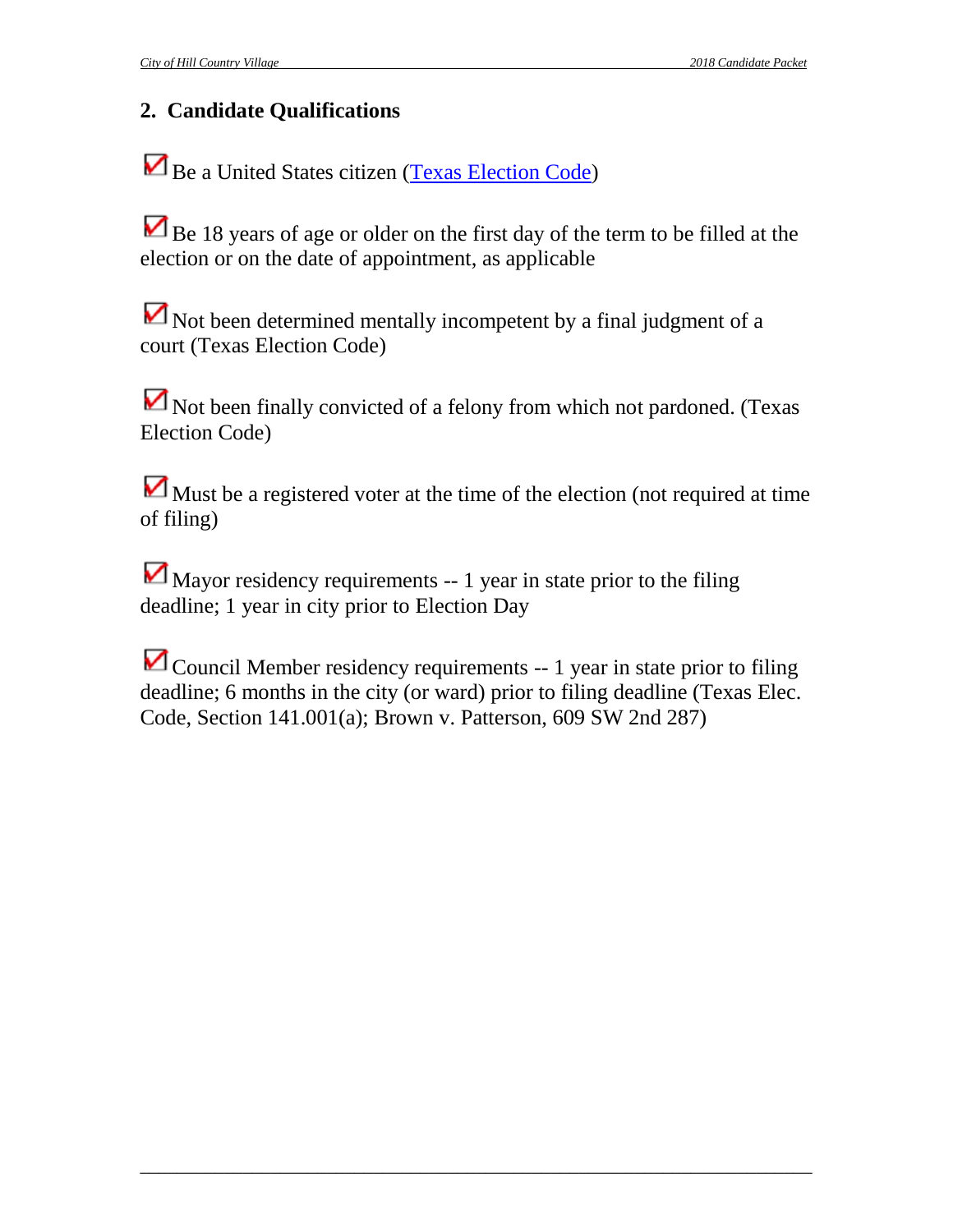# **3. Application for Place on the Ballot**

This application is due by Friday, February 16, 2018 by 5:00 p.m. The application includes the loyalty oath and it must be notarized. Staff at City Hall can notarize it for you between the hours of 8 a.m. and 5 p.m., Monday through Friday.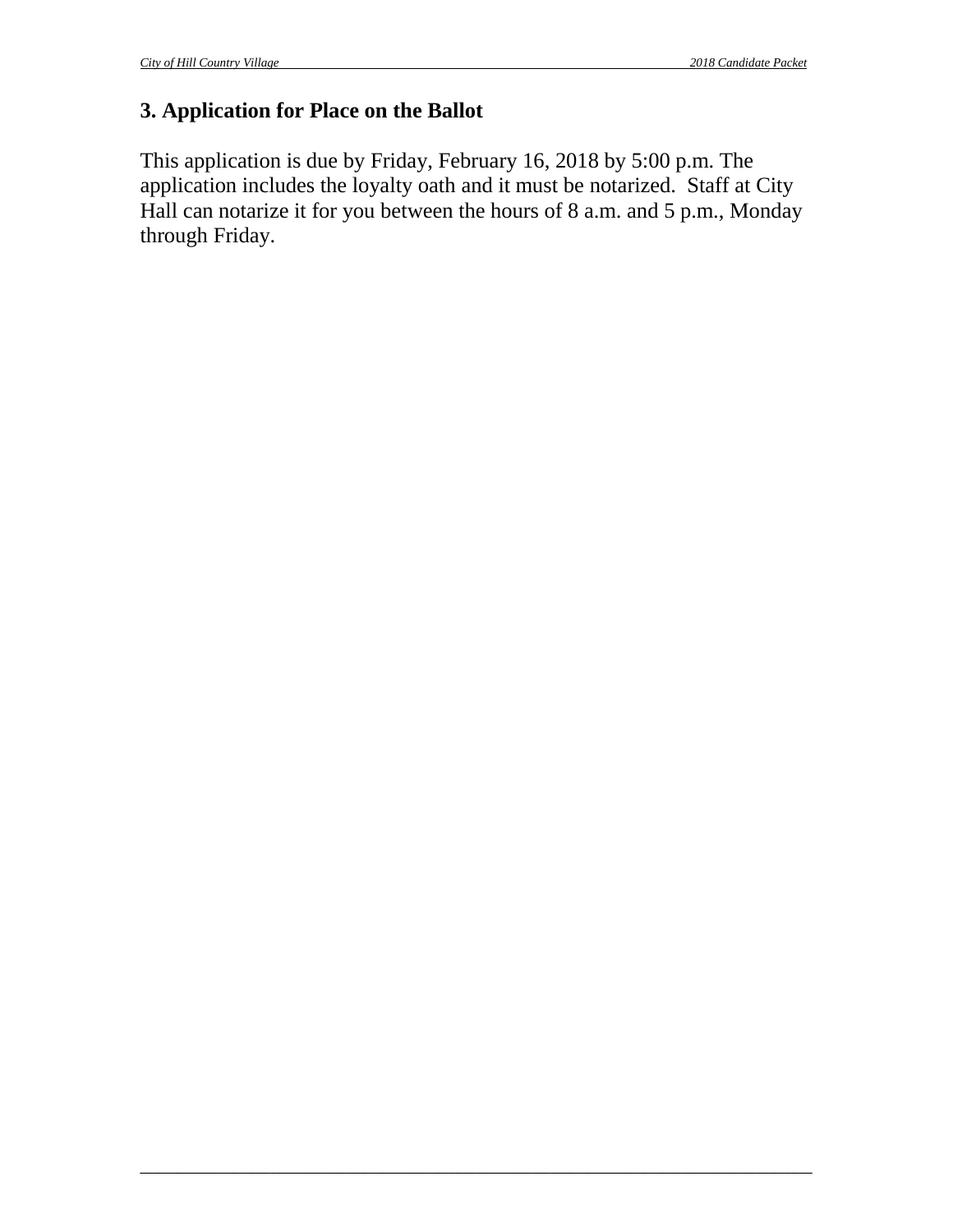#### **4. Code of Fair Campaign Practices and Fair Campaign Practices Act**

This form is optional. If you desire to subscribe to this Code, it must be received at the time you file your Application for a place on the Ballot or with your Declaration of Write-In Candidacy Form.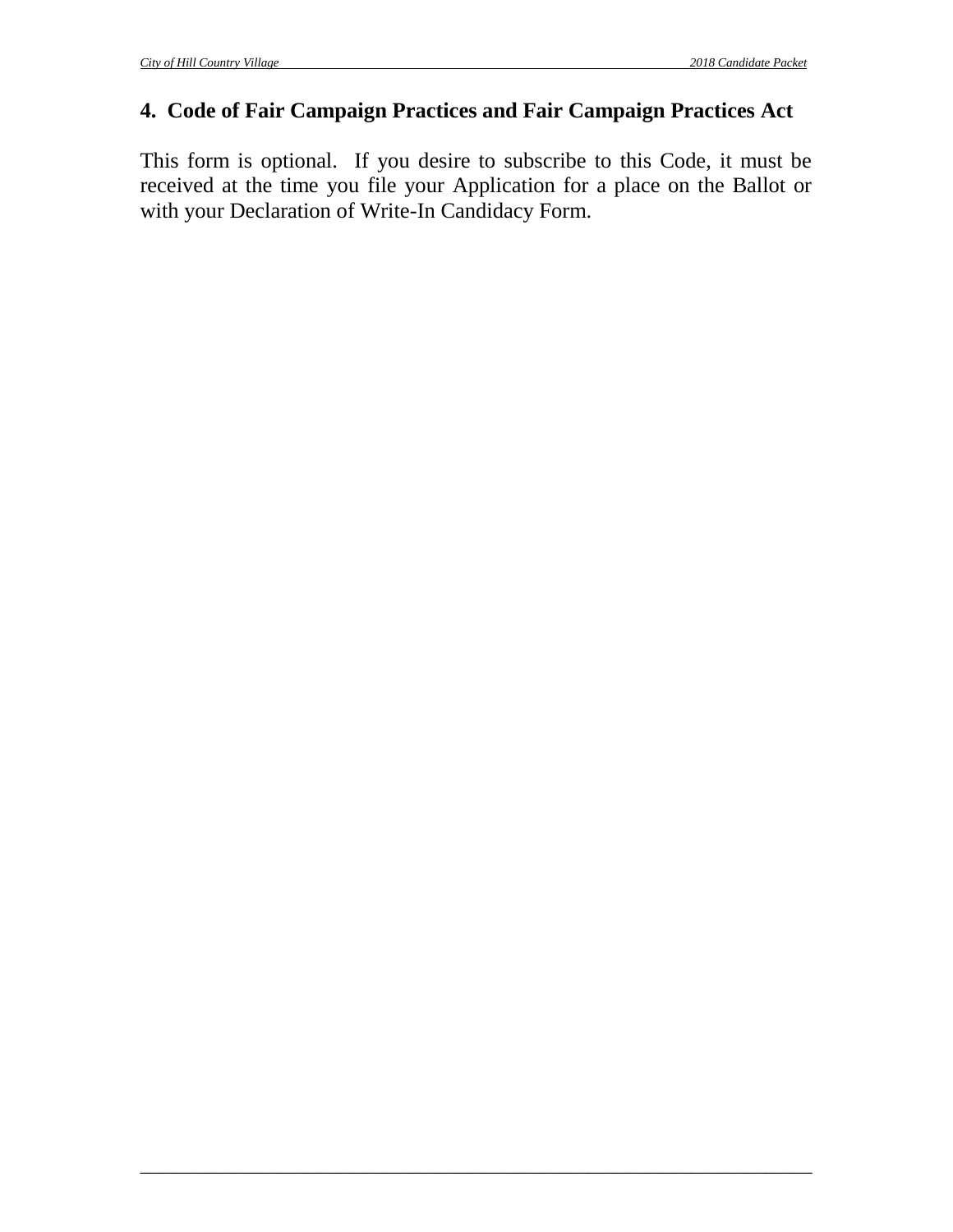#### **5. Appointment of a Campaign Treasurer by Candidate Guide, Forms, Nepotism Law**

**Purpose:** To appoint a Campaign Treasurer **Completed By:** Candidate on ballot or holder of public office. **Filed With:** City Administrator

This form must be filed with the City Administrator before any campaign funds are collected by contribution, fundraiser, personal funds, etc. Please refer to Item 10, Texas Ethics Commission Campaign Finance Guide for Candidates and Officeholders Who File with Local Filing Authorities. This form also includes a section referencing the state's Nepotism Law, Chapter 573 of the Texas Government Code.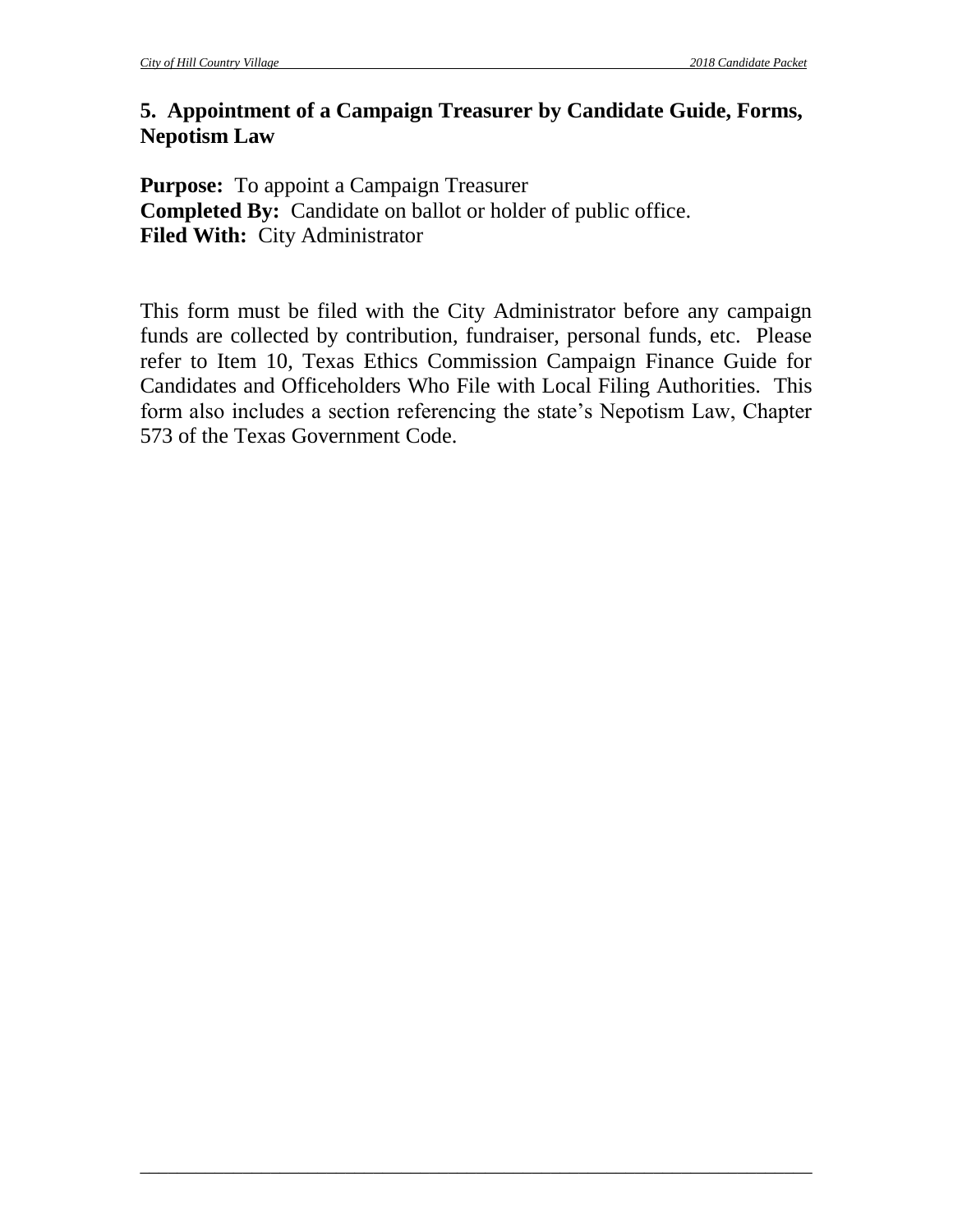# **6. 2018 Filing Guide**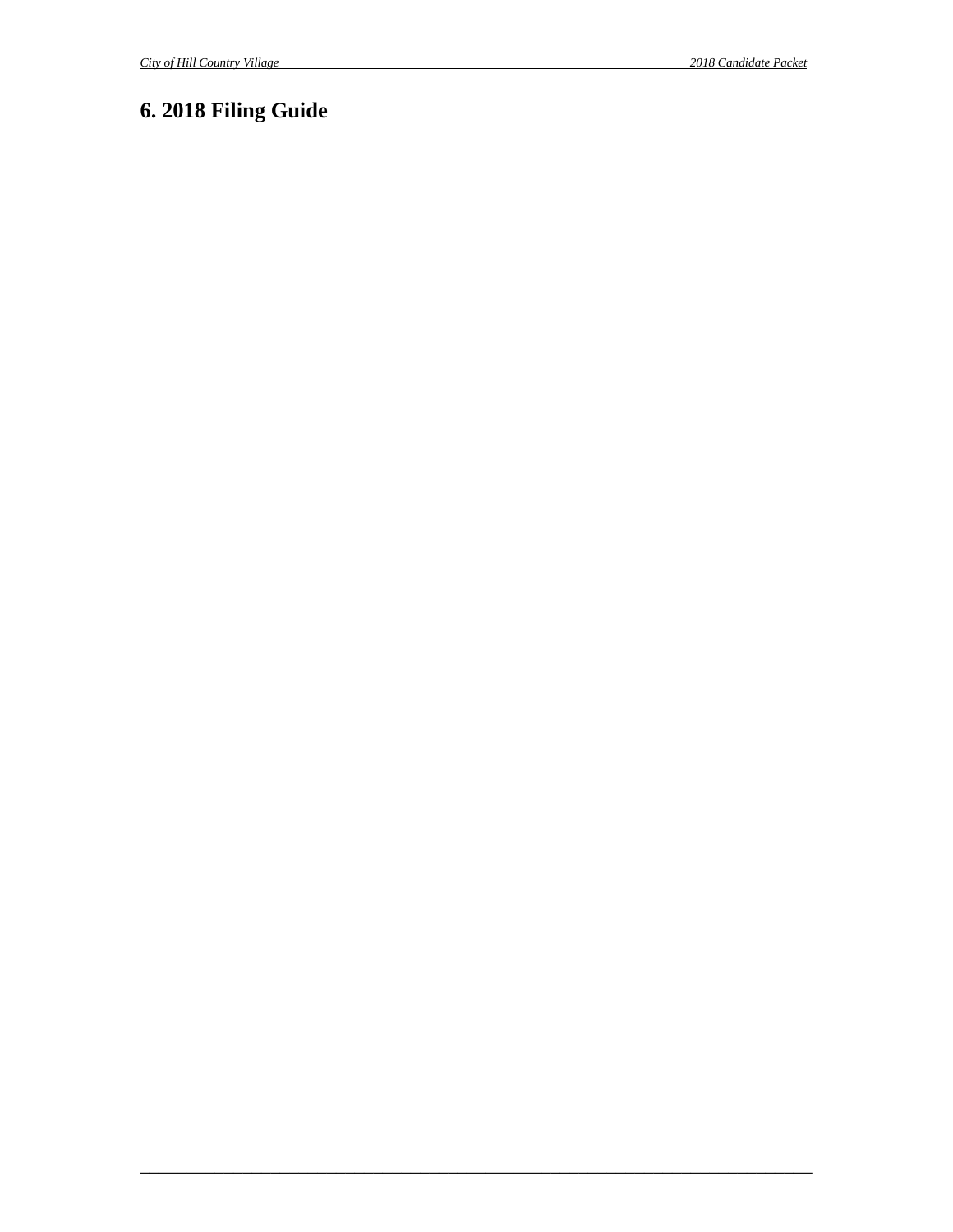#### **7. Candidate/Officeholder Campaign Finance Report Guide, Forms**

**Purpose:** To report campaign contributions

**Completed By:** Candidate on ballot or holder of public office.

**Filing Date:**  $1<sup>st</sup>$  report: 30<sup>th</sup> day before election (April 5, 2018 by 5) p.m.)

2<sup>nd</sup> report: 8<sup>th</sup> day before election (April 27, 2018 by 5 p.m.) **Filed With:** City Administrator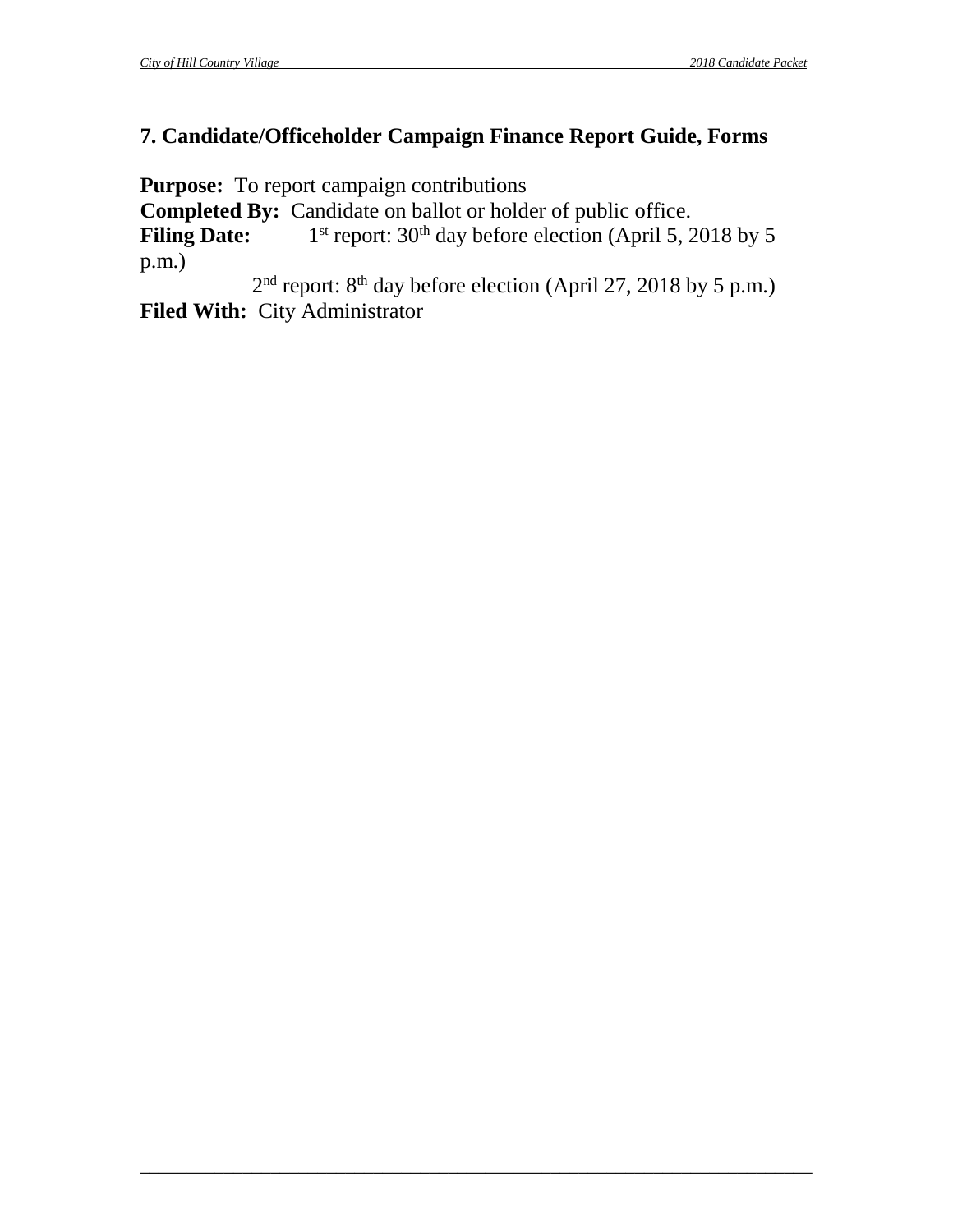### **8. Political Sign Regulations: City Code and Texas Ethics Commission Political Advertising Guide**

The placement of political signs is governed by City Code Chapter 50, Section 50-8 (4) (below) and by other state statues.

*Political sign.* A nonilluminated sign supporting a candidate for elective office or advocating a position on a referendum or similar political issue.

City Code Chapter 50-8 (4)

(4) In residential zoning districts, political signs and public interest signs may be placed in the public right-of-way with the permission of the adjacent property owner. Nonilluminated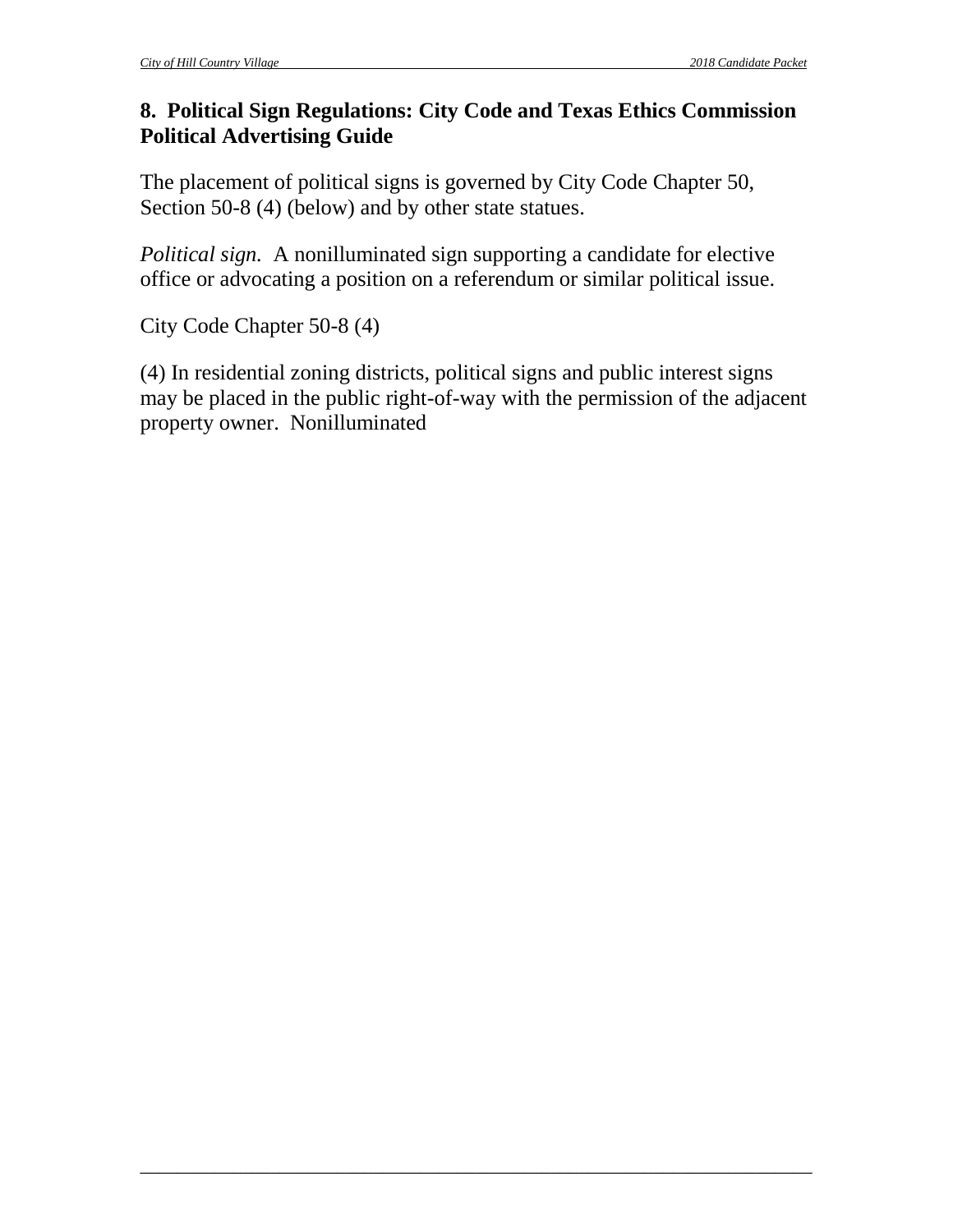# **9. Texas Election Code Title 15, Regulating Political Funds and Campaigns**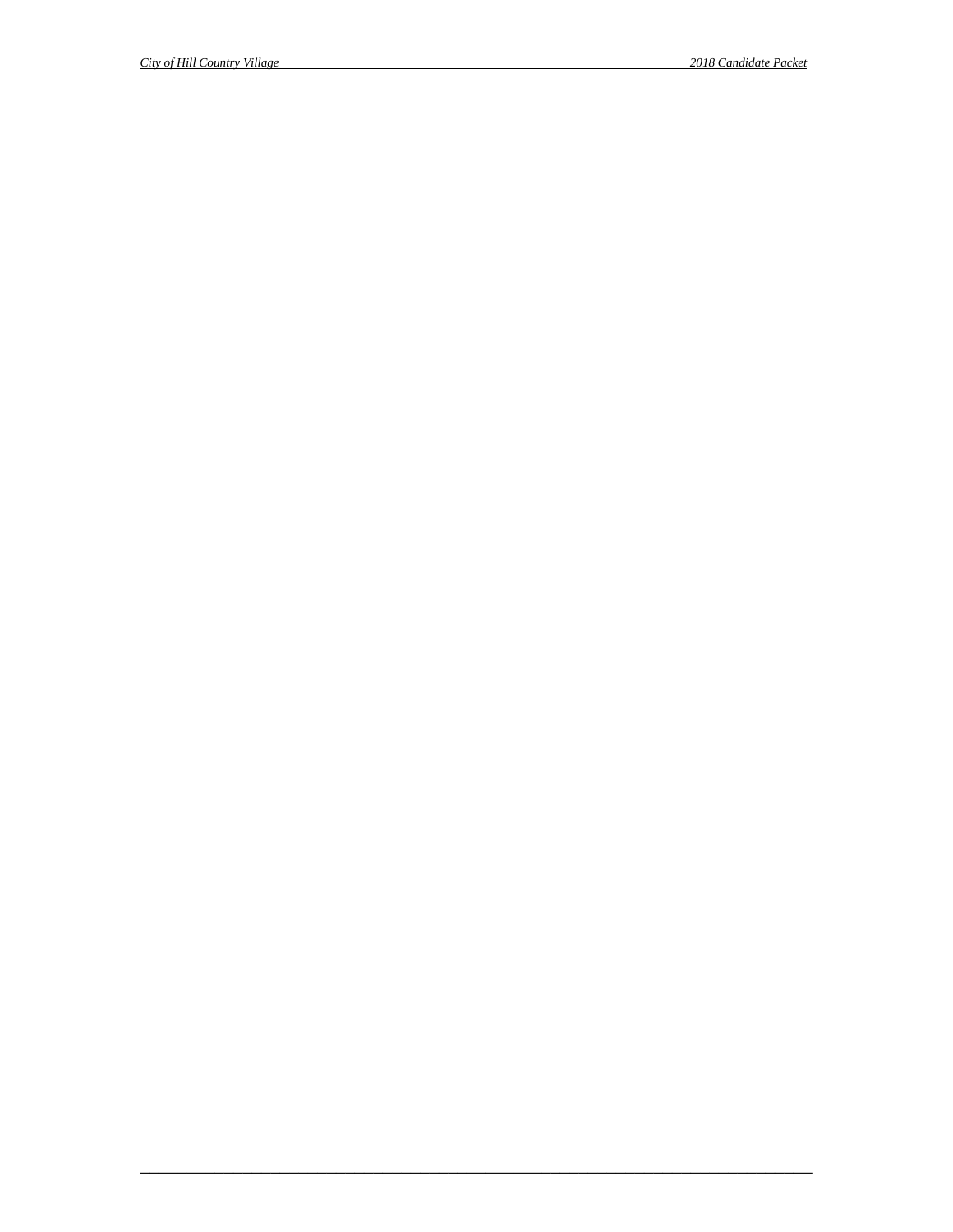## **10. Local Government Officer Conflicts Disclosure Statement** and **Conflict of Interest Questionnaire**

# **For Elected and Appointed Officials:**

Officers of the City and its boards and commissions (including EDC) must file a "conflicts disclosure statement" (FORM CIS) with the local government records administrator with seven days of becoming aware of:

1. The officer or a family member of the officer has an employment or business relationship that results in taxable income with a person who has executed a contract with the City or with whom the City is considering doing business; or

2. The officer or a family member of the officer has accepted one or more gifts (other than food, lodging, transportation, or entertainment) with an aggregate value of \$250 in the preceding 12 months from a person who has executed a contract with the City or who is being considered for business with the City.

A family member is defined as a person related to another person within the first degree by consanguinity (blood) or affinity (marriage) which includes a spouse, father, mother, son, daughter, father-in-law, mother-in-law, etc.

The conflicts disclosure statement (Form CIS) has been created by the Texas Ethics Commission and is available online at [www.ethics.state.tx.us.](http://www.ethics.state.tx.us/) Failure to disclose information is Class C misdemeanor punishable by a fine not to exceed \$500. A defense if the official files the required statement within 7 days after receipt of notice of the violation.

#### **For vendor or other person doing business with local government entity:**

A person or business, and their agents, who contract with the city or seek to contract with the city, are required by Texas Local Government Code, Chapter 176, to file a conflicts disclosure questionnaire (FORM CIQ) created by the Texas Ethics Commission which is available online at [www.ethics.state.tx.us.](http://www.ethics.state.tx.us/) The form must be filed with the city no later than seven (7) days after the date the person or business begins contract discussions or negotiations with the city, or submits an application, response to a request for proposals or bids, correspondence, or other writing related to a potential agreement with the city. Such person and businesses, and their